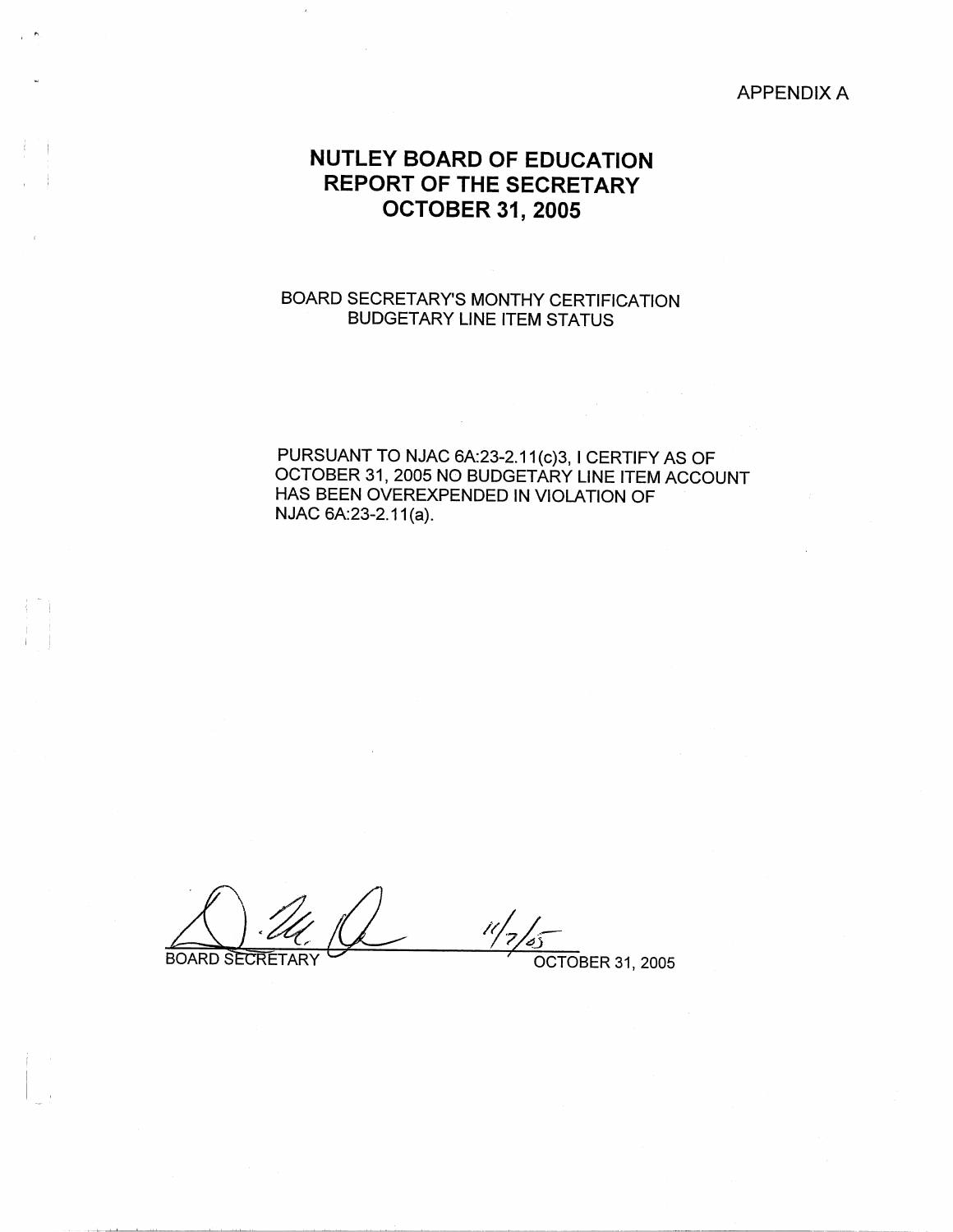and the contract of the state of the state of the contract of the state of the state of the state of the state of the state of the state of the state of the state of the state of the state of the state of the state of the

11/07/05

 $\sim 2\, \rm{Gyr}$ 

 $\mathcal{A}$ 

|  | <b>`Starting date</b> | 7/1/05 | Ending date $10/31/05$ |  |  |
|--|-----------------------|--------|------------------------|--|--|
|--|-----------------------|--------|------------------------|--|--|

| <b>Assets and Resources</b> |  |  |  |  |
|-----------------------------|--|--|--|--|
|                             |  |  |  |  |

Fund: 10

|                 | Assets:           | <u>199619 AND INCOUNCES</u>                 |                   |                 |
|-----------------|-------------------|---------------------------------------------|-------------------|-----------------|
| $\overline{)1}$ |                   | Cash in bank                                |                   | \$3,618,963.47  |
|                 | $102 - 106$       | Cash Equivalents                            |                   | \$4,400.00      |
| 111             |                   | Investments                                 |                   | \$0.00          |
| 116             |                   | Capital Reserve Account                     |                   | \$98,053.23     |
| 121             |                   | Tax levy Receivable                         |                   | \$0.00          |
|                 |                   | Accounts Receivable:                        |                   |                 |
| 132             |                   | Interfund                                   | \$8,234.85        |                 |
| 141             |                   | Intergovernmental - State                   | \$87,154.62       |                 |
| 142             |                   | Intergovernmental - Federal                 | \$0.00            |                 |
| 143             |                   | Intergovernmental - Other                   | \$0.00            |                 |
|                 | 153, 154          | Other (net of estimated uncollectable of \$ | \$331.44          | \$95,720.91     |
|                 |                   | Loans Receivable:                           |                   |                 |
| 131             |                   | Interfund                                   | \$0.00            |                 |
|                 | 151, 152          | Other (Net of estimated uncollectable of \$ | \$0.00            | \$0.00          |
|                 |                   | <b>Other Current Assets</b>                 |                   | \$0.00          |
|                 | <b>Resources:</b> |                                             |                   |                 |
| 301             |                   | <b>Estimated revenues</b>                   | \$45,479,462.00   |                 |
| 302             |                   | Less revenues                               | (\$12,783,099.49) | \$32,696,362.51 |
|                 |                   | <b>Total assets and resources</b>           |                   | \$36,513,500.12 |
|                 |                   | <b>Liabilities and fund equity</b>          |                   |                 |
|                 | Liabilities:      |                                             |                   |                 |
|                 |                   |                                             |                   |                 |
| 411             |                   | Intergovernmental accounts payable - state  |                   | \$0.00          |
| 421             |                   | Accounts payable                            |                   | \$1,706.48      |
| 431             |                   | Contracts payable                           |                   | \$0.00          |
| 451             |                   | Loans payable                               |                   | \$0.00          |
| 481             |                   | Deferred revenues                           |                   | \$0.00          |
|                 |                   | Other current liabilities                   |                   | \$59,029.34     |
|                 |                   | <b>Total liabilities</b>                    |                   | \$60,735.82     |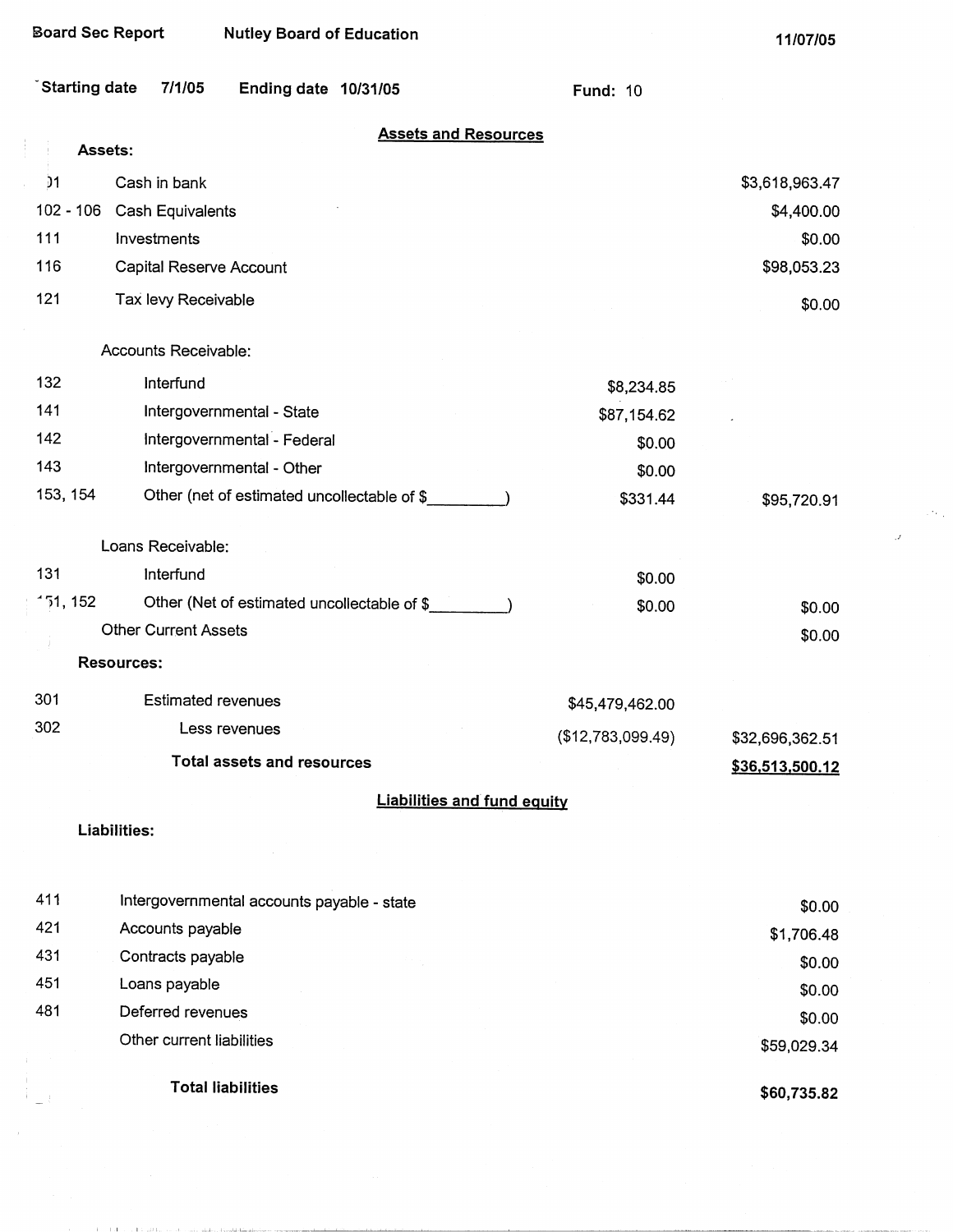| <b>Starting date</b> | 7/1/05                          | Ending date 10/31/05                            |                                                        |                   | <b>Fund: 10</b>                       |                   |
|----------------------|---------------------------------|-------------------------------------------------|--------------------------------------------------------|-------------------|---------------------------------------|-------------------|
| <b>Fund Balance:</b> |                                 |                                                 |                                                        |                   |                                       |                   |
| Appropriated:        |                                 |                                                 |                                                        |                   |                                       |                   |
| 753,754              |                                 | Reserve for encumbrances                        |                                                        |                   | \$31,501,624.42                       |                   |
| 761                  |                                 | Capital reserve account - July                  |                                                        |                   | \$96,659.91                           |                   |
| 604                  |                                 | Add: Increase in capital reserve                |                                                        |                   | \$0.00                                |                   |
| 307                  |                                 |                                                 | Less: Budgeted w/d from capital reserve eligible costs |                   | \$0.00                                |                   |
| 309                  |                                 |                                                 | Less: Budgeted w/d from capital reserve excess costs   |                   | \$0.00                                | \$96,659.91       |
| 762                  |                                 | Adult education programs                        |                                                        |                   | \$0.00                                |                   |
| 751,752,76x          | Other reserves                  |                                                 |                                                        |                   | \$0.00                                |                   |
| 601                  | Appropriations                  |                                                 |                                                        | \$45,736,412.38   |                                       |                   |
| 602                  |                                 | Less: Expenditures                              | (\$10,972,532.08)                                      |                   |                                       |                   |
|                      |                                 | Encumbrances                                    | (\$31,501,624.42)                                      | (\$42,474,156.50) | \$3,262,255.88                        |                   |
|                      | <b>Total appropriated</b>       |                                                 |                                                        |                   | \$34,860,540.21                       |                   |
|                      | Unappropriated:                 |                                                 |                                                        |                   |                                       |                   |
| 770                  |                                 | Fund balance, July 1                            |                                                        |                   | \$1,828,656.09                        |                   |
| 303                  |                                 | <b>Budgeted fund balance</b>                    |                                                        |                   | (\$236,432.00)                        |                   |
|                      | Total fund balance              |                                                 |                                                        |                   |                                       | \$36,452,764.30   |
|                      |                                 | Total liabilities and fund equity               |                                                        |                   |                                       | \$36,513,500.12   |
|                      |                                 | <b>Recapitulation of Budgeted Fund Balance:</b> |                                                        |                   |                                       |                   |
|                      |                                 |                                                 |                                                        | <b>Budgeted</b>   | <b>Actual</b>                         | <b>Variance</b>   |
| Appropriations       |                                 |                                                 |                                                        | \$45,736,412.38   | \$42,474,156.50                       | \$3,262,255.88    |
| Revenues             |                                 |                                                 |                                                        |                   | $($45,479,462.00)$ $($12,783,099.49)$ | (\$32,696,362.51) |
| Subtotal             |                                 |                                                 |                                                        | \$256,950.38      | \$29,691,057.01                       | (\$29,434,106.63) |
|                      |                                 | Change in capital reserve account:              |                                                        |                   |                                       |                   |
|                      | Plus - Increase in reserve      |                                                 |                                                        | \$0.00            | \$1,393.32                            | (\$1,393.32)      |
|                      |                                 | Less - Withdrawal from reserve                  |                                                        | \$0.00            | \$0.00                                |                   |
| Subtotal             |                                 |                                                 |                                                        | \$256,950.38      | \$29,692,450.33                       | (\$29,435,499.95) |
|                      | Less: Adjustment for prior year |                                                 |                                                        | (\$20,518.38)     | (\$20,518.38)                         |                   |
|                      | <b>Budgeted fund balance</b>    |                                                 |                                                        | \$236,432.00      | \$29,671,931.95                       | (\$29,435,499.95) |

**Board Sec Report 11/07/05 Nutley Board of Education** 11/07/05

Prepared and submitted by:

Board Secretary

 $\frac{1}{\sqrt{7}}$ /05 Date

ć.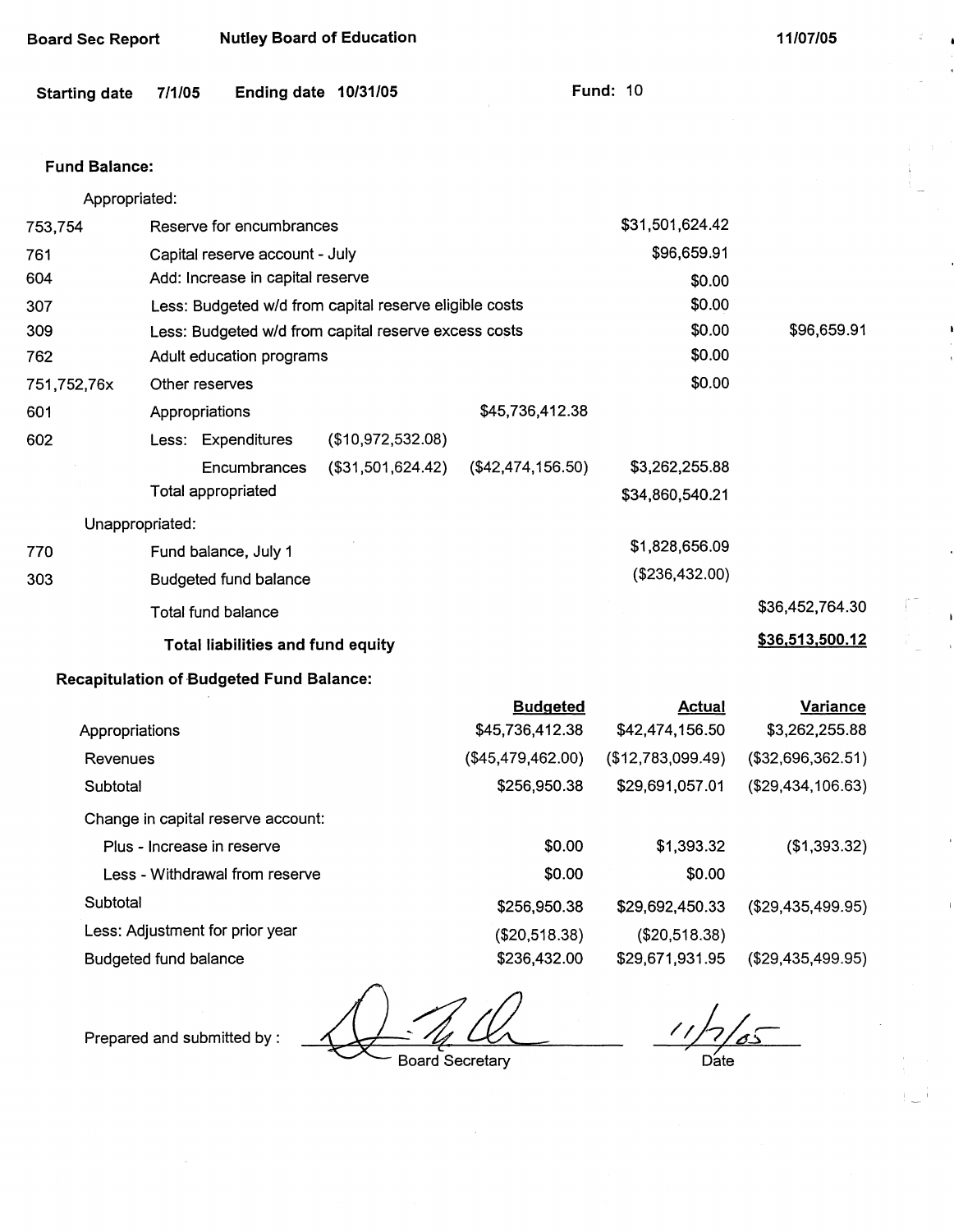| Starting date 7/1/05 | Ending date 10/31/05 | <b>Fund: 20</b> |  |
|----------------------|----------------------|-----------------|--|

| <b>Assets and Resources</b> |  |  |
|-----------------------------|--|--|
|                             |  |  |

|          | Assets: | <b>Assets and Resources</b>                 |                |                |
|----------|---------|---------------------------------------------|----------------|----------------|
| .91      |         | Cash in bank                                |                | \$63,618.97    |
|          |         | 102 - 106 Cash Equivalents                  |                | \$0.00         |
| 111      |         | Investments                                 |                | \$0.00         |
| 116      |         | Capital Reserve Account                     |                | \$0.00         |
| 121      |         | Tax levy Receivable                         |                | \$0.00         |
|          |         | Accounts Receivable:                        |                |                |
| 132      |         | Interfund                                   | \$0.00         |                |
| 141      |         | Intergovernmental - State                   | \$694.07       |                |
| 142      |         | Intergovernmental - Federal                 | \$440.96       |                |
| 143      |         | Intergovernmental - Other                   | \$0.00         |                |
| 153, 154 |         | Other (net of estimated uncollectable of \$ | \$0.00         | \$1,135.03     |
|          |         | Loans Receivable:                           |                |                |
| 131      |         | Interfund                                   | \$0.00         |                |
| 31,152   |         | Other (Net of estimated uncollectable of \$ | \$0.00         | \$0.00         |
|          |         | <b>Other Current Assets</b>                 |                | \$0.00         |
|          |         | <b>Resources:</b>                           |                |                |
| 301      |         | <b>Estimated revenues</b>                   | \$1,221,270.00 |                |
| 302      |         | Less revenues                               | (\$120,580.75) | \$1,100,689.25 |
|          |         | <b>Total assets and resources</b>           |                | \$1,165,443.25 |
|          |         | <b>Liabilities and fund equity</b>          |                |                |
|          |         | <b>Liabilities:</b>                         |                |                |
|          |         |                                             |                |                |
| 411      |         | Intergovernmental accounts payable - state  |                | \$114.47       |
| 421      |         | Accounts payable                            |                | \$0.20         |
| 431      |         | Contracts payable                           |                | \$0.00         |
| 451.     |         | Loans payable                               |                | \$0.00         |
| 481      |         | <b><i>A</i></b> <i>i</i> Deferred revenues  |                | \$155,676.48   |
|          |         | Service Other current liabilities           |                | \$257.80       |
|          |         | <b>Total liabilities</b>                    |                | \$156,048.95   |

**\$156,048.95**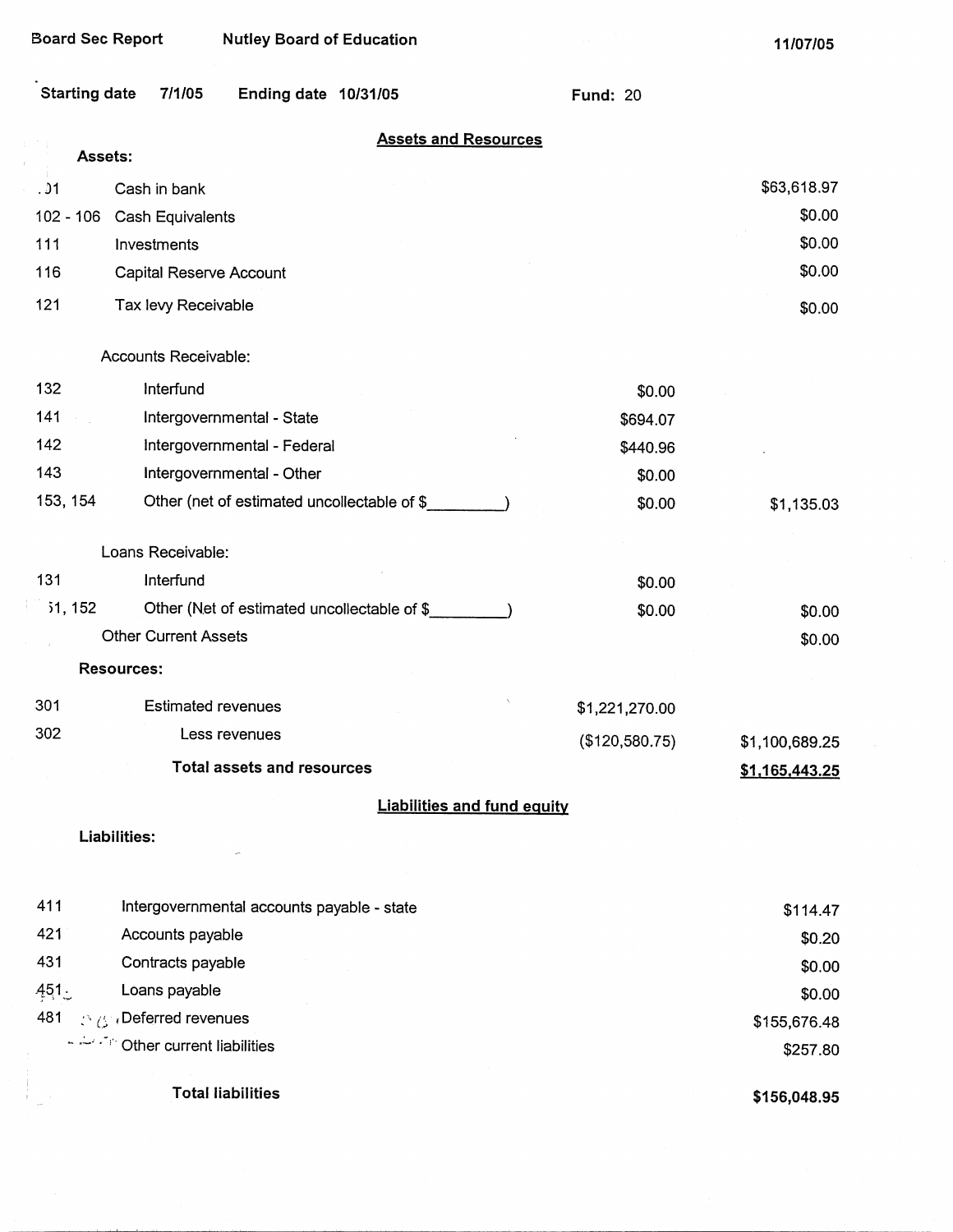| <b>Board Sec Report</b> |                              | <b>Nutley Board of Education</b>                |                                                        |                  |                                  | 11/07/05         |
|-------------------------|------------------------------|-------------------------------------------------|--------------------------------------------------------|------------------|----------------------------------|------------------|
| <b>Starting date</b>    | 7/1/05                       | Ending date 10/31/05                            |                                                        |                  | <b>Fund: 20</b>                  |                  |
| <b>Fund Balance:</b>    |                              |                                                 |                                                        |                  |                                  |                  |
| Appropriated:           |                              |                                                 |                                                        |                  |                                  |                  |
| 753,754                 |                              | Reserve for encumbrances                        |                                                        |                  | \$98,860.77                      |                  |
| 761                     |                              | Capital reserve account - July                  |                                                        |                  | \$0.00                           |                  |
| 604                     |                              | Add: Increase in capital reserve                |                                                        |                  | \$0.00                           |                  |
| 307                     |                              |                                                 | Less: Budgeted w/d from capital reserve eligible costs |                  | \$0.00                           |                  |
| 309                     |                              |                                                 | Less: Budgeted w/d from capital reserve excess costs   |                  | \$0.00                           | \$0.00           |
| 762                     |                              | Adult education programs                        |                                                        |                  | \$0.00                           |                  |
| 751,752,76x             | Other reserves               |                                                 |                                                        |                  | \$0.00                           |                  |
| 601                     | Appropriations               |                                                 |                                                        | \$1,446,301.21   |                                  |                  |
| 602                     |                              | Less: Expenditures                              | (\$211, 875.70)                                        |                  |                                  |                  |
|                         |                              | Encumbrances<br><b>Total appropriated</b>       | (\$98,860.77)                                          | (\$310,736.47)   | \$1,135,564.74<br>\$1,234,425.51 |                  |
|                         | Unappropriated:              |                                                 |                                                        |                  |                                  |                  |
| 770                     |                              | Fund balance, July 1                            |                                                        |                  | \$0.00                           |                  |
| 303                     |                              | <b>Budgeted fund balance</b>                    |                                                        |                  | (\$225,031.21)                   |                  |
|                         |                              | Total fund balance                              |                                                        |                  |                                  | \$1,009,394.30   |
|                         |                              | Total liabilities and fund equity               |                                                        |                  |                                  | \$1,165,443.25   |
|                         |                              | <b>Recapitulation of Budgeted Fund Balance:</b> |                                                        |                  |                                  |                  |
|                         |                              |                                                 |                                                        | <b>Budgeted</b>  | <b>Actual</b>                    | <b>Variance</b>  |
| Appropriations          |                              |                                                 |                                                        | \$1,446,301.21   | \$310,736.47                     | \$1,135,564.74   |
| Revenues                |                              |                                                 |                                                        | (\$1,221,270.00) | (\$120,580.75)                   | (\$1,100,689.25) |
| Subtotal                |                              |                                                 |                                                        | \$225,031.21     | \$190,155.72                     | \$34,875.49      |
|                         |                              | Change in capital reserve account:              |                                                        |                  |                                  |                  |
|                         |                              | Plus - Increase in reserve                      |                                                        | \$0.00           | \$0.00                           | \$0.00           |
|                         |                              | Less - Withdrawal from reserve                  |                                                        | \$0.00           | \$0.00                           |                  |
| Subtotal                |                              |                                                 |                                                        | \$225,031.21     | \$190,155.72                     | \$34,875.49      |
|                         |                              | Less: Adjustment for prior year                 |                                                        | \$0.00           | \$0.00                           |                  |
|                         | <b>Budgeted fund balance</b> |                                                 |                                                        | \$225,031.21     | \$190,155.72                     | \$34,875.49      |

Prepared and submitted by :

Board Secretary

 $\frac{1}{2}$ 

 $\mathbb{Z}$ 

 $\int$ Date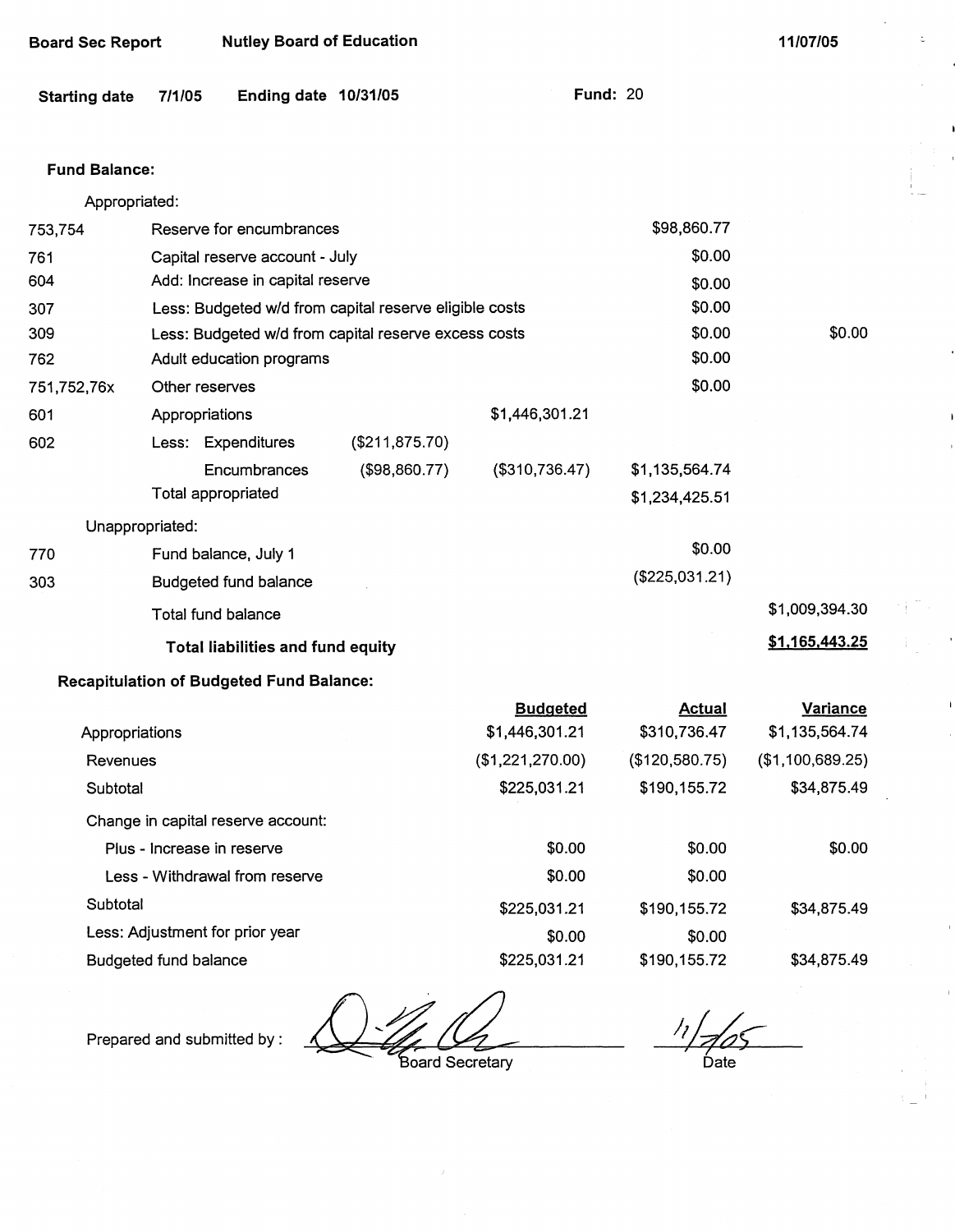| Starting date 7/1/05 | Ending date 10/31/05 |  |
|----------------------|----------------------|--|

· **Fund:** 30

| <b>Assets and Resources</b> |  |  |
|-----------------------------|--|--|
|                             |  |  |

|                | <u>ASSEIS and Resources</u><br>Assets:      |                                    |                 |
|----------------|---------------------------------------------|------------------------------------|-----------------|
| . 91           | Cash in bank                                |                                    | \$13,250,975.58 |
| $102 - 106$    | Cash Equivalents                            |                                    | \$0.00          |
| 111            | Investments                                 |                                    | \$0.00          |
| 116            | Capital Reserve Account                     |                                    | \$0.00          |
| 121            | Tax levy Receivable                         |                                    | \$0.00          |
|                | Accounts Receivable:                        |                                    |                 |
| 132            | Interfund                                   | \$22,659.00                        |                 |
| 141            | Intergovernmental - State                   | \$10,470,185.66                    |                 |
| 142            | Intergovernmental - Federal                 | \$0.00                             |                 |
| 143            | Intergovernmental - Other                   | \$0.00                             |                 |
| 153, 154       | Other (net of estimated uncollectable of \$ | \$0.00                             | \$10,492,844.66 |
|                | Loans Receivable:                           |                                    |                 |
| 131            | Interfund                                   | \$0.00                             |                 |
| <b>i1, 152</b> | Other (Net of estimated uncollectable of \$ | \$0.00                             | \$0.00          |
|                | <b>Other Current Assets</b>                 |                                    | \$0.00          |
|                | <b>Resources:</b>                           |                                    |                 |
| 301            | <b>Estimated revenues</b>                   | \$0.00                             |                 |
| 302            | Less revenues                               | \$0.00                             | \$0.00          |
|                | <b>Total assets and resources</b>           |                                    | \$23,743,820.24 |
|                |                                             | <b>Liabilities and fund equity</b> |                 |
|                | Liabilities:                                |                                    |                 |
|                |                                             |                                    |                 |
| 411            | Intergovernmental accounts payable - state  |                                    | \$0.00          |
| 421            | Accounts payable                            |                                    | \$284,104.27    |
| 431            | Contracts payable                           |                                    | \$0.00          |
| 451            | Loans payable                               |                                    | \$0.00          |
| 481            | Deferred revenues                           |                                    | \$10,470,185.66 |

Other current liabilities  $\frac{1}{\sqrt{2}}$ 

**Total liabilities** 

 $\tilde{k} = -\tilde{k}$ 

 $\mathbb{E}[\omega]$  ).

l,

**\$10,777,771.41** 

\$23,481.48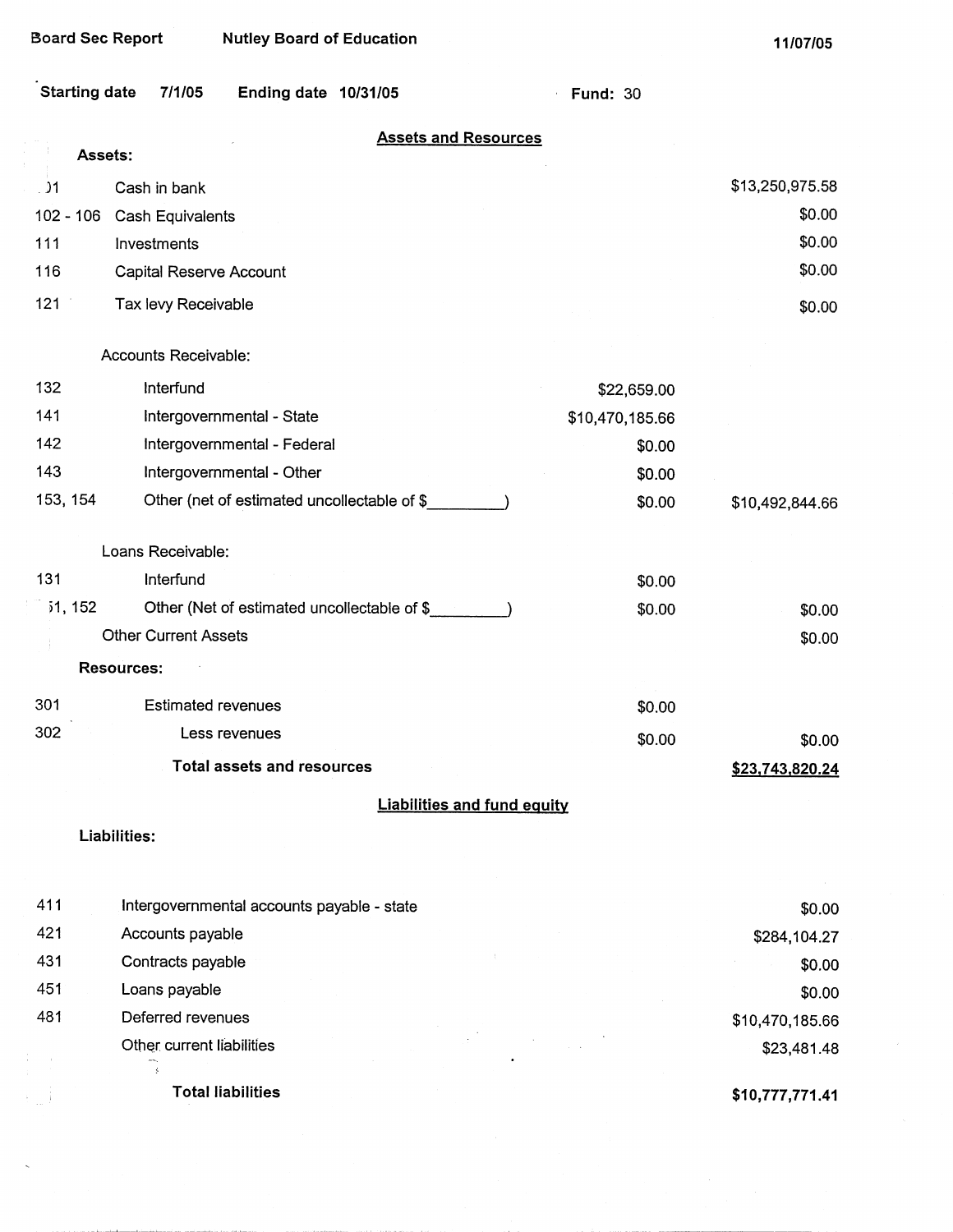| <b>Board Sec Report</b> | <b>Nutley Board of Education</b> |
|-------------------------|----------------------------------|
|-------------------------|----------------------------------|

**11/07/05** 

**\$23. 743,820.24** 

| Starting date 7/1/05 |  | Ending date 10/31/05 |  | <b>Fund: 30</b> |  |
|----------------------|--|----------------------|--|-----------------|--|
|----------------------|--|----------------------|--|-----------------|--|

#### **Fund Balance:**

| Appropriated: |                 |                                  |                                                        |                  |                 |                 |
|---------------|-----------------|----------------------------------|--------------------------------------------------------|------------------|-----------------|-----------------|
| 753,754       |                 | Reserve for encumbrances         |                                                        | \$1,069,184.07   |                 |                 |
| 761           |                 | Capital reserve account - July   |                                                        |                  | \$0.00          |                 |
| 604           |                 | Add: Increase in capital reserve |                                                        |                  | \$0.00          |                 |
| 307           |                 |                                  | Less: Budgeted w/d from capital reserve eligible costs |                  | \$0.00          |                 |
| 309           |                 |                                  | Less: Budgeted w/d from capital reserve excess costs   |                  | \$0.00          | \$0.00          |
| 762           |                 | Adult education programs         | \$0.00                                                 |                  |                 |                 |
| 751,752,76x   |                 | Other reserves                   |                                                        | \$12,863,602.02  |                 |                 |
| 601           |                 | Appropriations                   |                                                        | \$22,658,907.96  |                 |                 |
| 602           |                 | Less: Expenditures               | (\$465,980.22)                                         |                  |                 |                 |
|               |                 | Encumbrances                     | (\$1,069,184.07)                                       | (\$1,535,164.29) | \$21,123,743.67 |                 |
|               |                 | Total appropriated               | \$35,056,529.76                                        |                  |                 |                 |
|               | Unappropriated: |                                  |                                                        |                  |                 |                 |
| 770           |                 | Fund balance, July 1             |                                                        |                  | \$0.00          |                 |
| 303           |                 | Budgeted fund balance            | (\$22,090,480.93)                                      |                  |                 |                 |
|               |                 | Total fund balance               |                                                        |                  |                 | \$12,966,048.83 |

Total fund balance

### **Total liabilities and fund equity**

### **Recapitulation of Budgeted Fund Balance:**

|                                    | <b>Budgeted</b> | Actual         | <b>Variance</b> |
|------------------------------------|-----------------|----------------|-----------------|
| Appropriations                     | \$22,658,907.96 | \$1,535,164.29 | \$21,123,743.67 |
| Revenues                           | \$0.00          | \$0.00         | \$0.00          |
| Subtotal                           | \$22,658,907.96 | \$1,535,164.29 | \$21,123,743.67 |
| Change in capital reserve account: |                 |                |                 |
| Plus - Increase in reserve         | \$0.00          | \$0.00         | \$0.00          |
| Less - Withdrawal from reserve     | \$0.00          | \$0.00         |                 |
| Subtotal                           | \$22,658,907.96 | \$1,535,164.29 | \$21,123,743.67 |
| Less: Adjustment for prior year    | (\$568,427.03)  | (\$568,427.03) |                 |
| <b>Budgeted fund balance</b>       | \$22,090,480.93 | \$966,737.26   | \$21,123,743.67 |

Prepared and submitted by :

Board Secretary

 $/$ رح  $\epsilon$ 

Date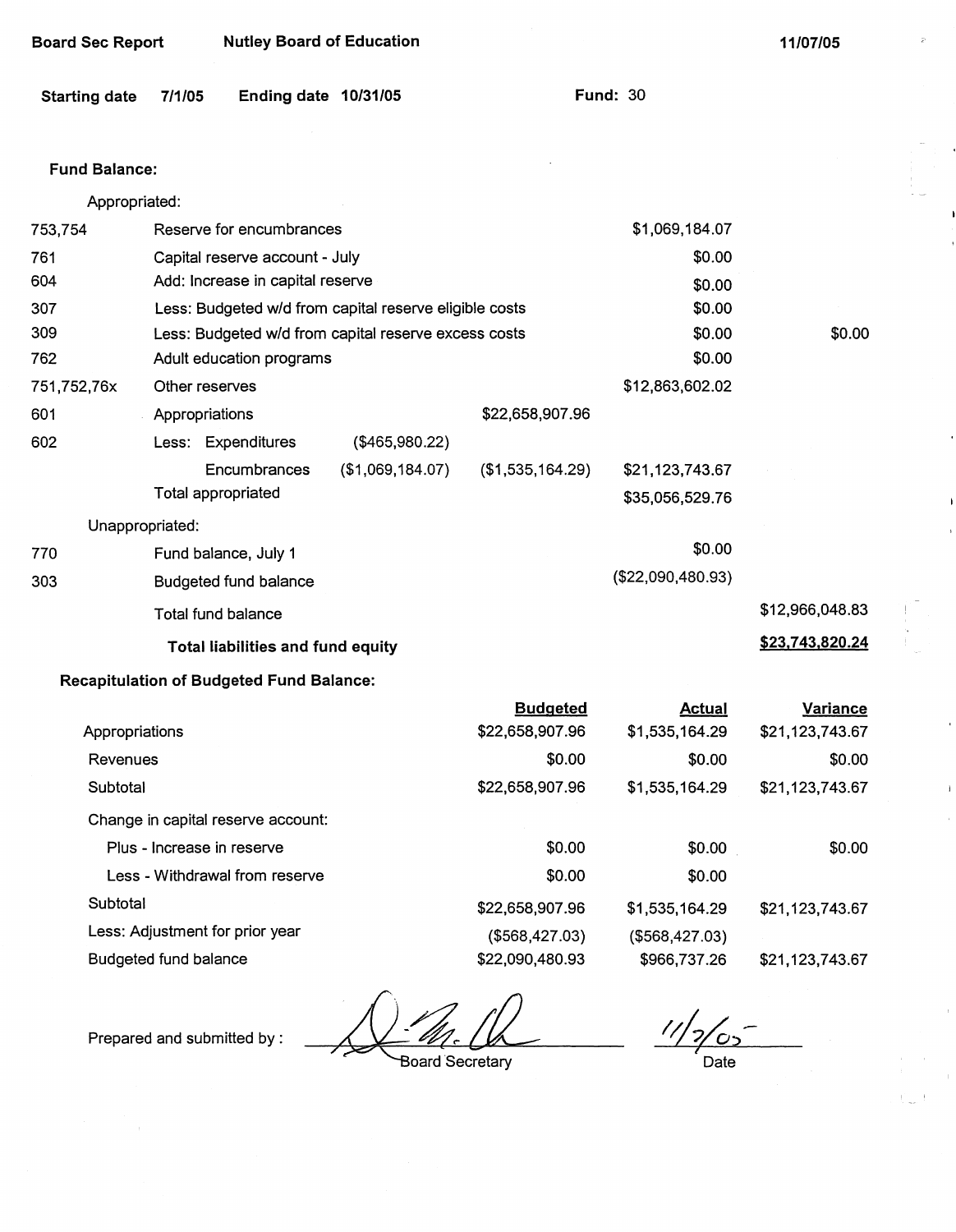**11/07/05** 

| <b>Starting date</b> | Ending date 10/31/05<br>7/1/05              |                                    | <b>Fund: 40</b> |                |
|----------------------|---------------------------------------------|------------------------------------|-----------------|----------------|
| <b>Assets:</b>       |                                             | <b>Assets and Resources</b>        |                 |                |
|                      |                                             |                                    |                 | (\$489,497.38) |
| 01.<br>102 - 106     | Cash in bank                                |                                    |                 | \$0.00         |
| 111                  | <b>Cash Equivalents</b><br>Investments      |                                    |                 | \$0.00         |
| 116                  | Capital Reserve Account                     |                                    |                 | \$0.00         |
| 121                  | Tax levy Receivable                         |                                    |                 | \$0.00         |
|                      |                                             |                                    |                 |                |
|                      | Accounts Receivable:                        |                                    |                 |                |
| 132                  | Interfund                                   |                                    | \$15,254.68     |                |
| 141                  | Intergovernmental - State                   |                                    | \$0.00          |                |
| 142                  | Intergovernmental - Federal                 |                                    | \$0.00          |                |
| 143                  | Intergovernmental - Other                   |                                    | \$0.00          |                |
| 153, 154             | Other (net of estimated uncollectable of \$ |                                    | \$0.00          | \$15,254.68    |
|                      | Loans Receivable:                           |                                    |                 |                |
| 131                  | Interfund                                   |                                    | \$0.00          |                |
| 1, 152               | Other (Net of estimated uncollectable of \$ |                                    | \$0.00          | \$0.00         |
|                      | <b>Other Current Assets</b>                 |                                    |                 | \$0.00         |
|                      | <b>Resources:</b>                           |                                    |                 |                |
| 301                  | <b>Estimated revenues</b>                   |                                    | \$1,322,874.00  |                |
| 302                  | Less revenues                               |                                    | (\$5,837.00)    | \$1,317,037.00 |
|                      | <b>Total assets and resources</b>           |                                    |                 | \$842,794.30   |
|                      |                                             | <b>Liabilities and fund equity</b> |                 |                |
|                      | <b>Liabilities:</b>                         |                                    |                 |                |
| 101                  | Cash in bank                                |                                    |                 | (\$489,497.38) |
| 411                  | Intergovernmental accounts payable - state  |                                    |                 | \$0.00         |
| 421                  | Accounts payable                            |                                    |                 | \$0.00         |
| 431                  | Contracts payable                           |                                    |                 | \$0.00         |
| 451                  | Loans payable                               |                                    |                 | \$0.00         |
| 481                  | Deferred revenues                           |                                    |                 | \$0.00         |
|                      | Other current liabilities                   |                                    |                 | \$8,761.76     |
|                      | <b>Total liabilities</b>                    |                                    |                 | \$8,761.76     |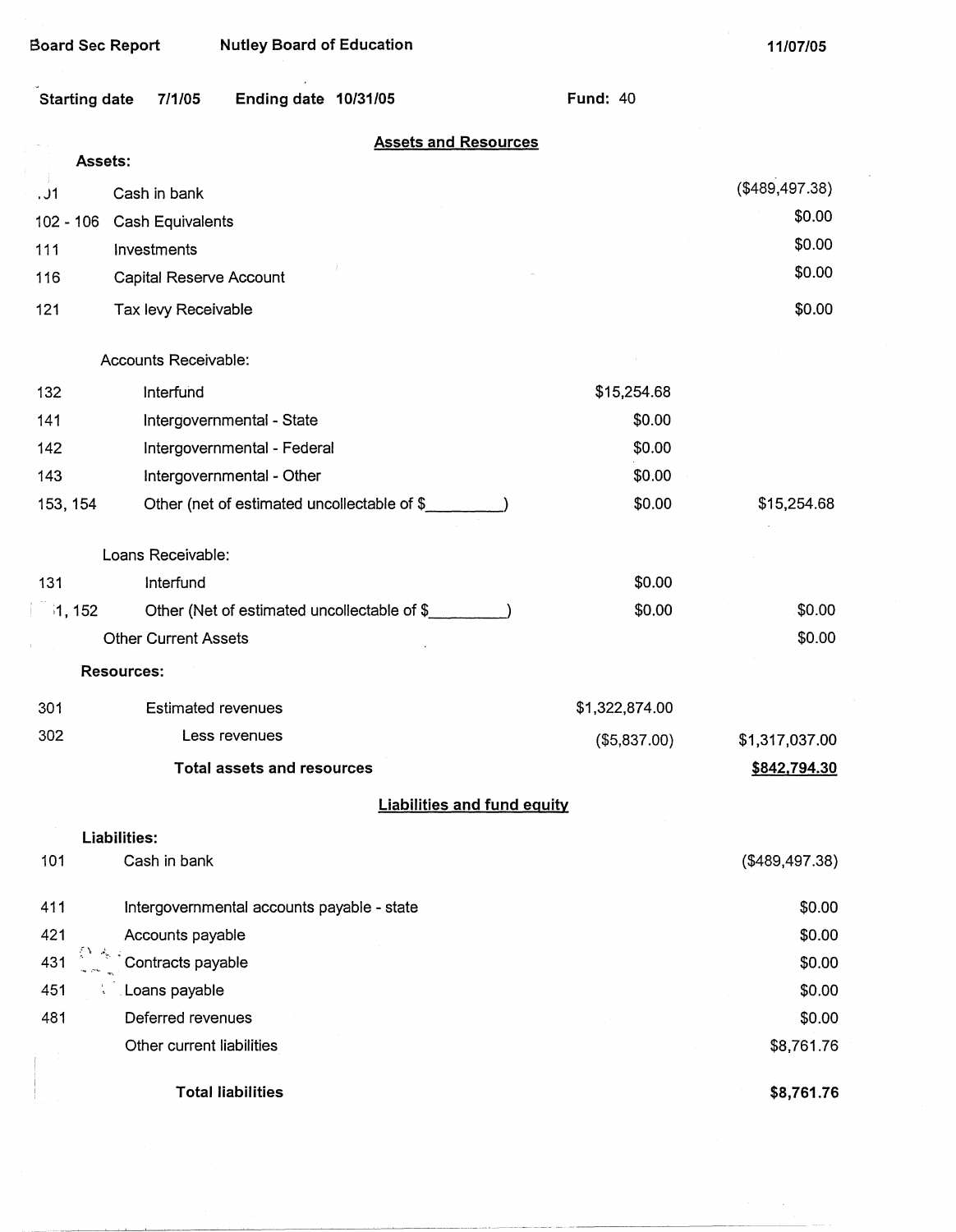| <b>Starting date</b> | 7/1/05                       | Ending date 10/31/05                            |                                                        |                  | <b>Fund: 40</b> |                  |
|----------------------|------------------------------|-------------------------------------------------|--------------------------------------------------------|------------------|-----------------|------------------|
| <b>Fund Balance:</b> |                              |                                                 |                                                        |                  |                 |                  |
| Appropriated:        |                              |                                                 |                                                        |                  |                 |                  |
| 753,754              |                              | Reserve for encumbrances                        |                                                        |                  | \$127,875.00    |                  |
| 761                  |                              | Capital reserve account - July                  |                                                        |                  | \$0.00          |                  |
| 604                  |                              | Add: Increase in capital reserve                |                                                        |                  | \$0.00          |                  |
| 307                  |                              |                                                 | Less: Budgeted w/d from capital reserve eligible costs |                  | \$0.00          |                  |
| 309                  |                              |                                                 | Less: Budgeted w/d from capital reserve excess costs   |                  | \$0.00          | \$0.00           |
| 762                  |                              | Adult education programs                        |                                                        |                  | \$0.00          |                  |
| 751,752,76x          | Other reserves               |                                                 |                                                        |                  | \$0.00          |                  |
| 601                  | Appropriations               |                                                 |                                                        | \$1,322,874.00   |                 |                  |
| 602                  |                              | Less: Expenditures                              | (\$495,335.01)                                         |                  |                 |                  |
|                      |                              | Encumbrances                                    | (\$127,875.00)                                         | (\$623, 210.01)  | \$699,663.99    |                  |
|                      | Total appropriated           |                                                 |                                                        |                  | \$827,538.99    |                  |
|                      | Unappropriated:              |                                                 |                                                        |                  |                 |                  |
| 770                  |                              | Fund balance, July 1                            |                                                        |                  | \$6,493.05      |                  |
| 303                  |                              | <b>Budgeted fund balance</b>                    |                                                        |                  | \$0.00          |                  |
|                      | <b>Total fund balance</b>    |                                                 |                                                        |                  |                 | \$834,032.04     |
|                      |                              | <b>Total liabilities and fund equity</b>        |                                                        |                  |                 | \$842,793.80     |
|                      |                              | <b>Recapitulation of Budgeted Fund Balance:</b> |                                                        |                  |                 |                  |
|                      |                              |                                                 |                                                        | <b>Budgeted</b>  | <b>Actual</b>   | <b>Variance</b>  |
| Appropriations       |                              |                                                 |                                                        | \$1,322,874.00   | \$623,210.01    | \$699,663.99     |
| Revenues             |                              |                                                 |                                                        | (\$1,322,874.00) | (\$5,837.00)    | (\$1,317,037.00) |
| Subtotal             |                              |                                                 |                                                        | \$0.00           | \$617,373.01    | (\$617,373.01)   |
|                      |                              | Change in capital reserve account:              |                                                        |                  |                 |                  |
|                      | Plus - Increase in reserve   |                                                 |                                                        | \$0.00           | \$0.00          | \$0.00           |
|                      |                              | Less - Withdrawal from reserve                  |                                                        | \$0.00           | \$0.00          |                  |
| Subtotal             |                              |                                                 |                                                        | \$0.00           | \$617,373.01    | (\$617,373.01)   |
|                      |                              | Less: Adjustment for prior year                 |                                                        | \$0.00           | \$0.00          |                  |
|                      | <b>Budgeted fund balance</b> |                                                 |                                                        | \$0.00           | \$617,373.01    | (\$617,373.01)   |

**Board Sec Report Mutley Board of Education 11/07/05 <b>11/07/05** 

Board Secretary

11/2/05 Date

j.

Prepared and submitted by :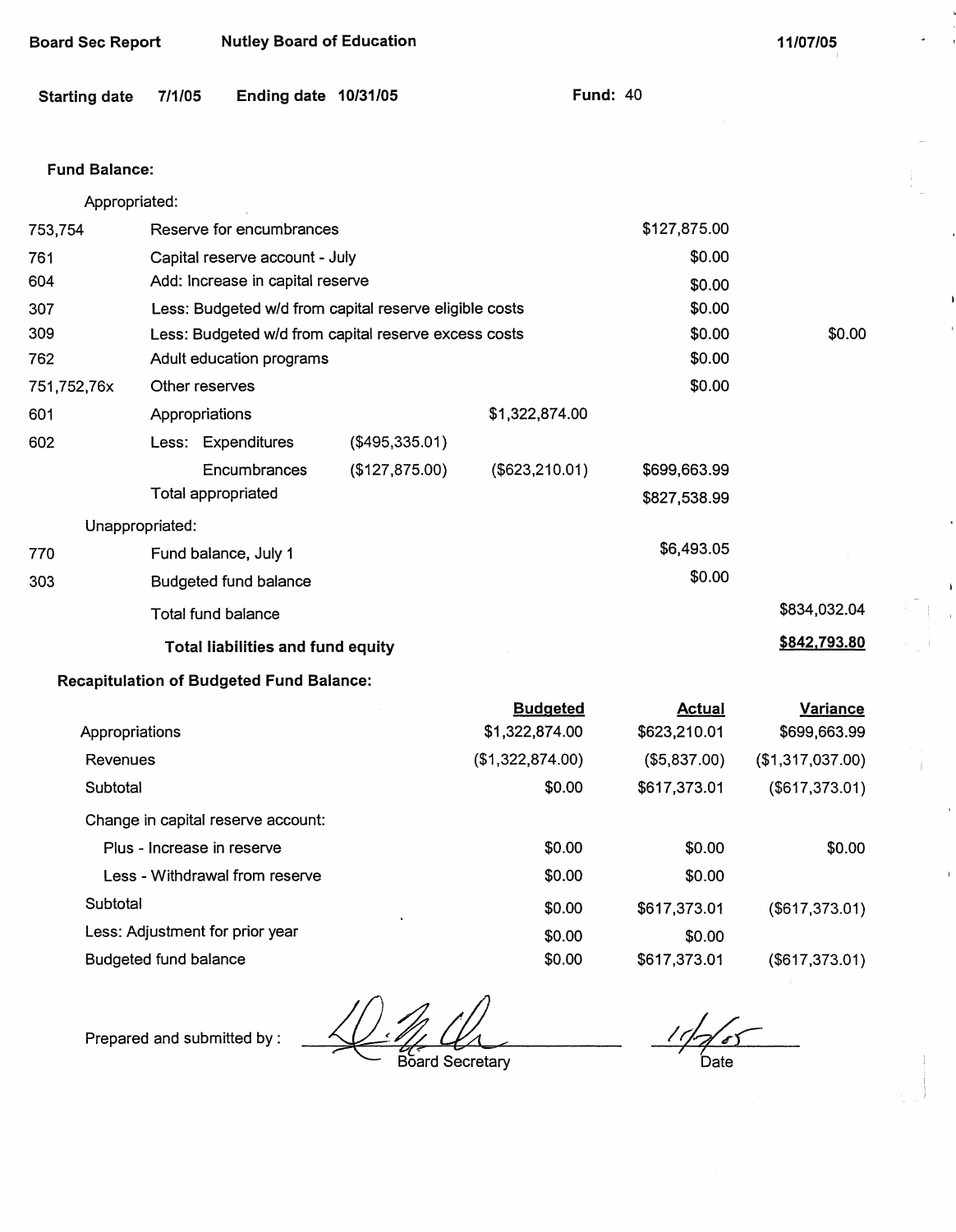#### Board Sec Report Nutley Board of Education

**11/07/05** 

 $\tilde{\mathcal{E}}$ 

|             | <b>Starting date</b><br>7/1/05<br>Ending date 10/31/05 | <b>Fund: 50</b> |                           |
|-------------|--------------------------------------------------------|-----------------|---------------------------|
|             | <b>Assets and Resources</b>                            |                 |                           |
|             | Assets:                                                |                 |                           |
| .31         | Cash in bank                                           |                 | (\$91,854.39)<br>\$150.00 |
| $102 - 106$ | Cash Equivalents                                       |                 |                           |
| 111         | Investments                                            |                 | \$0.00                    |
| 116         | Capital Reserve Account                                |                 | \$0.00                    |
| 121         | Tax levy Receivable                                    |                 | \$0.00                    |
|             | Accounts Receivable:                                   |                 |                           |
| 132         | Interfund                                              | \$0.00          |                           |
| 141         | Intergovernmental - State                              | \$0.00          |                           |
| 142         | Intergovernmental - Federal                            | \$0.00          |                           |
| 143         | Intergovernmental - Other                              | \$0.00          |                           |
| 153, 154    | Other (net of estimated uncollectable of \$            | \$0.00          | \$0.00                    |
|             |                                                        |                 |                           |
|             | Loans Receivable:                                      |                 |                           |
| 131         | Interfund                                              | \$0.00          |                           |
| 31, 152     | Other (Net of estimated uncollectable of \$_           | \$0.00          | \$0.00                    |
|             | <b>Other Current Assets</b>                            |                 | \$15,874.03               |
|             | <b>Resources:</b>                                      |                 |                           |
| 301         | <b>Estimated revenues</b>                              | \$0.00          |                           |
| 302         | Less revenues                                          | (\$85,080.32)   | (\$85,080.32)             |
|             | <b>Total assets and resources</b>                      |                 | (\$160,910.68)            |
|             | <b>Liabilities and fund equity</b>                     |                 |                           |
|             | Liabilities:                                           |                 |                           |
| 101         | Cash in bank                                           |                 | (\$91,854.39)             |
| 411         | Intergovernmental accounts payable - state             |                 | \$0.00                    |
| 421         | Accounts payable                                       |                 | \$0.00                    |
| 431         | Contracts payable                                      |                 | \$0.00                    |
| 451         | Loans payable                                          |                 | \$0.00                    |
| 481         | Deferred revenues                                      |                 | \$4,051.52                |
|             | Other current liabilities                              |                 | \$7,419.83                |
|             | <b>Total liabilities</b>                               |                 | \$11,471.35               |
|             |                                                        |                 |                           |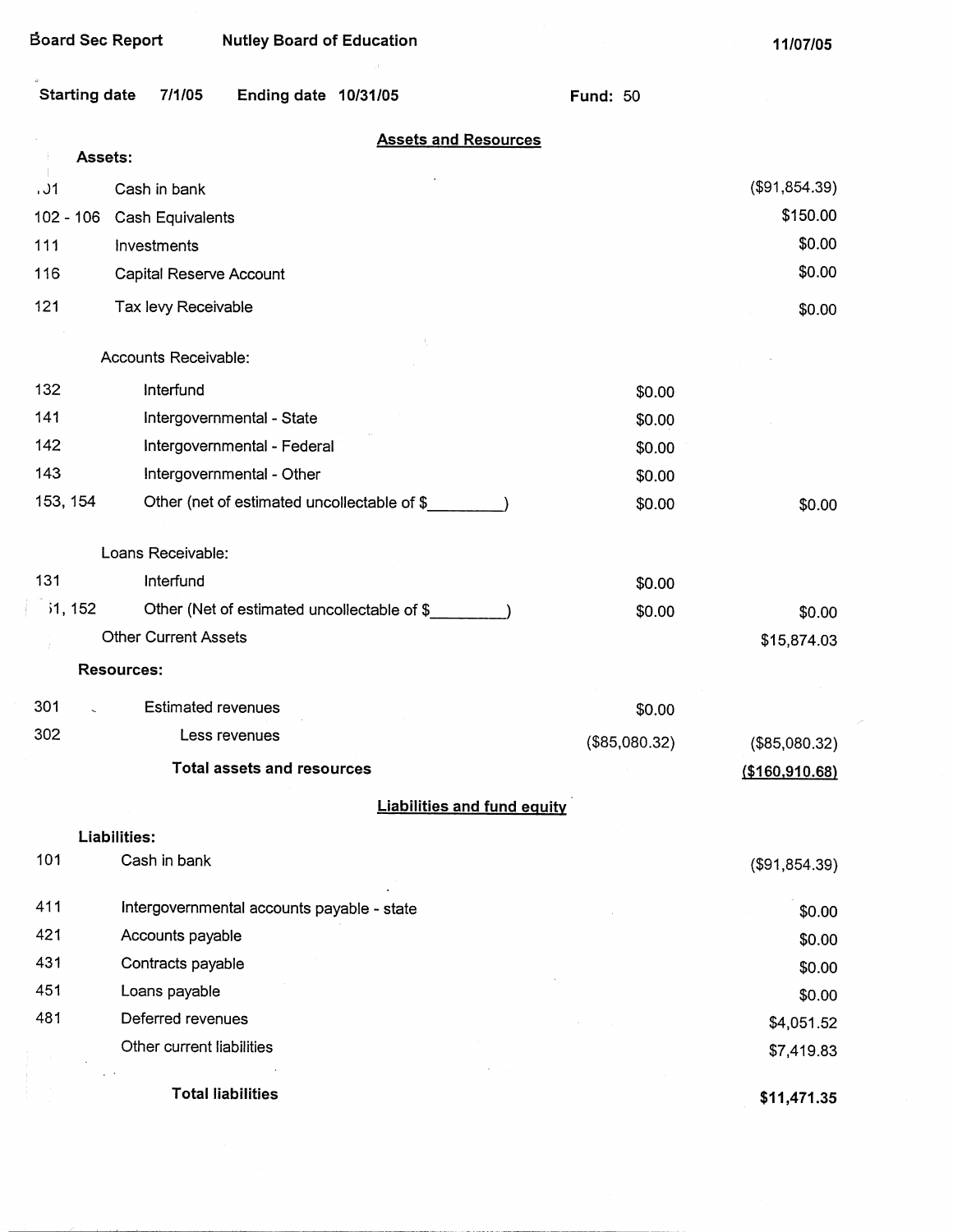| Board Sec Report | <b>Nutley Board of Education</b> |
|------------------|----------------------------------|
|------------------|----------------------------------|

**11/07/05** 

### **Fund Balance:**

Appropriated:

| 753,754        | Reserve for encumbrances     |                                                        |                                                      |                 | \$448,617.80   |                  |
|----------------|------------------------------|--------------------------------------------------------|------------------------------------------------------|-----------------|----------------|------------------|
| 761            |                              | Capital reserve account - July                         |                                                      |                 | \$0.00         |                  |
| 604            |                              | Add: Increase in capital reserve                       |                                                      | \$0.00          |                |                  |
| 307            |                              | Less: Budgeted w/d from capital reserve eligible costs |                                                      |                 | \$0.00         |                  |
| 309            |                              |                                                        | Less: Budgeted w/d from capital reserve excess costs |                 | \$0.00         | \$0.00           |
| 762            |                              | Adult education programs                               |                                                      |                 | \$0.00         |                  |
| 751,752,76x    |                              | Other reserves                                         |                                                      |                 | \$0.00         |                  |
| 601            |                              | Appropriations                                         |                                                      | \$0.00          |                |                  |
| 602            |                              | Less: Expenditures                                     | (\$172,382.03)                                       |                 |                |                  |
|                |                              | Encumbrances                                           | (\$448,617.80)                                       | (\$620,999.83)  | (\$620,999.83) |                  |
|                |                              | <b>Total appropriated</b>                              |                                                      |                 | (\$172,382.03) |                  |
|                | Unappropriated:              |                                                        |                                                      |                 |                |                  |
| 770            |                              | Fund balance, July 1                                   |                                                      |                 | \$0.00         |                  |
| 303            |                              | <b>Budgeted fund balance</b>                           |                                                      |                 | \$0.00         |                  |
|                |                              | <b>Total fund balance</b>                              |                                                      |                 |                | (\$172,382.03)   |
|                |                              | Total liabilities and fund equity                      |                                                      |                 |                | ( \$160, 910.68) |
|                |                              | <b>Recapitulation of Budgeted Fund Balance:</b>        |                                                      |                 |                |                  |
|                |                              |                                                        |                                                      | <b>Budgeted</b> | <b>Actual</b>  | Variance         |
| Appropriations |                              |                                                        |                                                      | \$0.00          | \$620,999.83   | (\$620,999.83)   |
| Revenues       |                              |                                                        |                                                      | \$0.00          | (\$85,080.32)  | \$85,080.32      |
| Subtotal       |                              |                                                        |                                                      | \$0.00          | \$535,919.51   | (\$535,919.51)   |
|                |                              | Change in capital reserve account:                     |                                                      |                 |                |                  |
|                |                              | Plus - Increase in reserve                             |                                                      | \$0.00          | \$0.00         | \$0.00           |
|                |                              | Less - Withdrawal from reserve                         |                                                      | \$0.00          | \$0.00         |                  |
| Subtotal       |                              |                                                        |                                                      | \$0.00          | \$535,919.51   | ( \$535, 919.51) |
|                |                              | Less: Adjustment for prior year                        |                                                      | \$0.00          | \$0.00         |                  |
|                | <b>Budgeted fund balance</b> |                                                        |                                                      | \$0.00          | \$535,919.51   | (\$535,919.51)   |

 $\mathcal{L}$ 

Prepared and submitted by :

Board Secretary

 $\frac{1}{\sqrt{2}}$ Date

 $\overline{1}$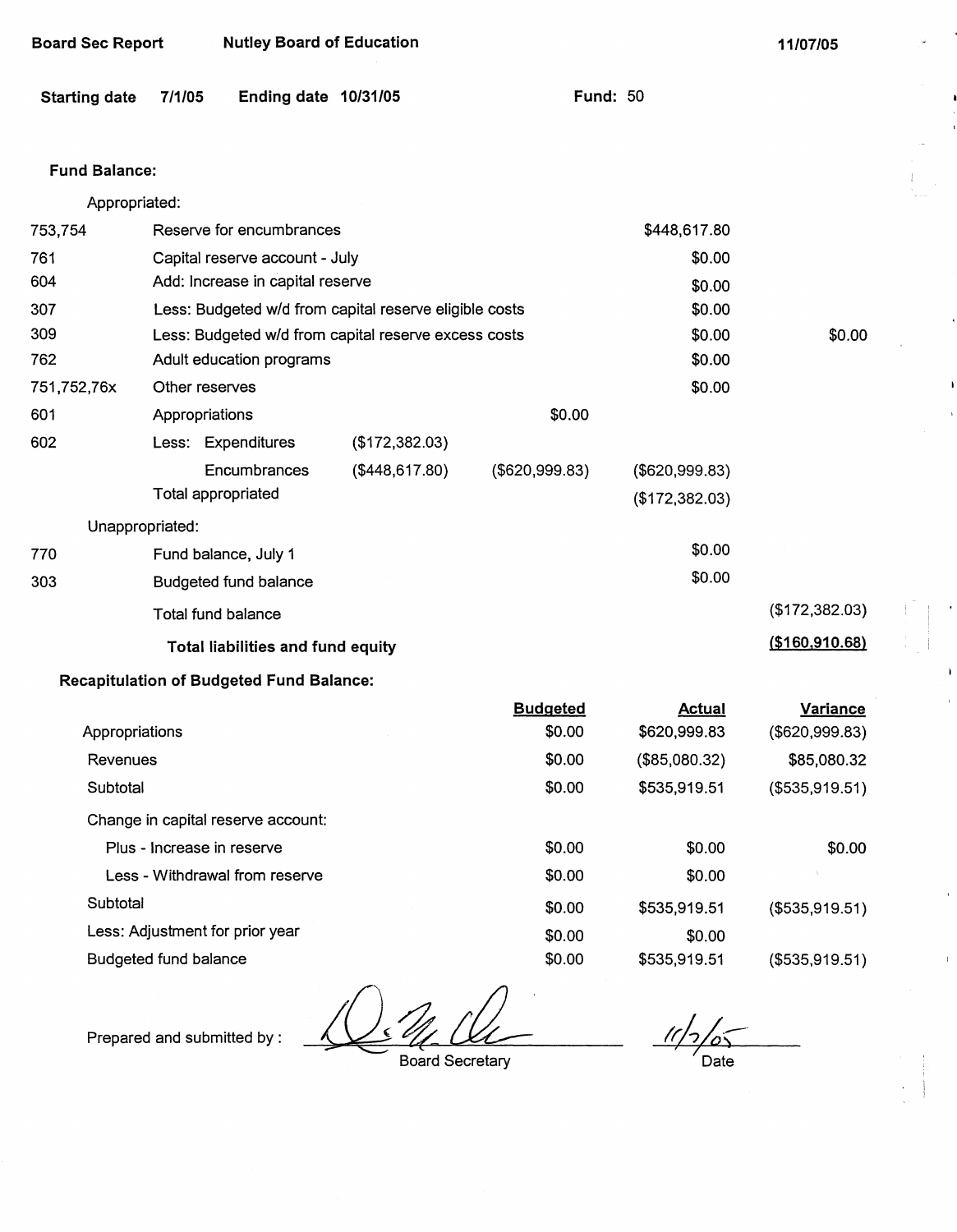$\theta$ 

| <b>Board Sec Report</b> | <b>Nutley Board of Education</b>            |                 | 11/07/05        |
|-------------------------|---------------------------------------------|-----------------|-----------------|
| <b>Starting date</b>    | 7/1/05<br>Ending date 10/31/05              | <b>Fund: 55</b> |                 |
|                         | <b>Assets and Resources</b>                 |                 |                 |
|                         | Assets:                                     |                 | \$26,646.78     |
| .01                     | Cash in bank                                |                 | \$500.00        |
| $102 - 106$<br>111      | Cash Equivalents<br>Investments             |                 | \$0.00          |
| 116                     | Capital Reserve Account                     |                 | \$0.00          |
| 121                     | Tax levy Receivable                         |                 | \$0.00          |
|                         | Accounts Receivable:                        |                 |                 |
| 132                     | Interfund                                   | \$38,836.94     |                 |
| 141                     | Intergovernmental - State                   | \$0.00          |                 |
| 142                     | Intergovernmental - Federal                 | \$0.00          |                 |
| 143                     | Intergovernmental - Other                   | \$0.00          |                 |
| 153, 154                | Other (net of estimated uncollectable of \$ | \$0.00          | \$38,836.94     |
|                         | Loans Receivable:                           |                 |                 |
| 131                     | Interfund                                   | \$0.00          |                 |
| 51, 152                 | Other (Net of estimated uncollectable of \$ | \$0.00          | \$0.00          |
|                         | <b>Other Current Assets</b>                 |                 | \$0.00          |
|                         | <b>Resources:</b>                           |                 |                 |
| 301                     | <b>Estimated revenues</b>                   | \$0.00          |                 |
| 302                     | Less revenues                               | (\$92,504.46)   | (\$92,504.46)   |
|                         | <b>Total assets and resources</b>           |                 | ( \$26, 520.74) |
|                         | <b>Liabilities and fund equity</b>          |                 |                 |
|                         | Liabilities:                                |                 |                 |
| 411                     | Intergovernmental accounts payable - state  |                 | \$0.00          |
| 421                     | Accounts payable                            |                 | \$0.00          |
| 431                     | Contracts payable                           |                 | \$0.00          |
| 451                     | Loans payable                               |                 | \$0.00          |
| 481                     | Deferred revenues                           |                 | \$0.00          |
|                         | Other current liabilities                   |                 | \$183,840.66    |
|                         |                                             |                 |                 |

Total liabilities

 $\hat{J}$ 

**\$183,840.66**